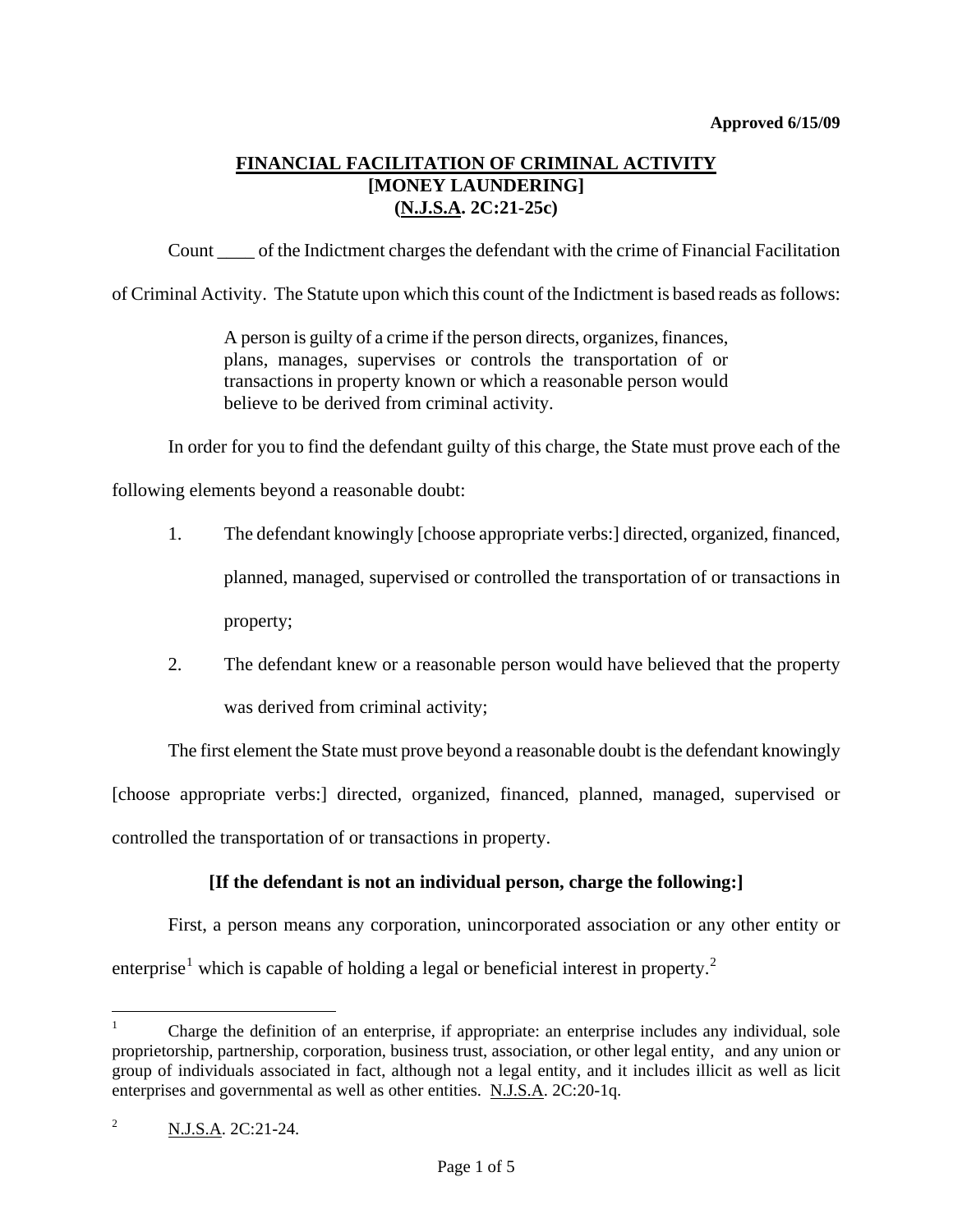#### **[Charge in all cases]**

Property means anything of value [choose appropriate phrases:], including real estate, tangible and intangible personal property, trade secrets, contract rights, choses in action and other interests in or claims to wealth, admission or transportation tickets, captured or domestic animals, food and drink, electric, gas, steam or other power, financial instruments, information, data and computer software, in either human readable or computer readable form, copies or originals.<sup>[3](#page-0-2)</sup> Property includes any benefit or interest without reduction for expenses incurred for acquisition, maintenance or any other purpose.<sup>[4](#page-1-0)</sup>

A person acts knowingly with respect to the nature of his/her conduct of the attendant circumstances if he/she is aware that his/her conduct is of that nature, or that such circumstances exist, or he/she is aware of the high probability of their existence. A person acts knowingly as to a result of his/her conduct if he/she is aware that it is practically certain that that conduct will cause such a result. Knowing, with knowledge, or equivalent terms have the same meaning.

Knowledge is a condition of the mind. It cannot be seen. It can only be determined by inferences from conduct, words or acts. Therefore, it is not necessary for the State to produce witnesses to testify that a particular defendant stated, for example, that he/she acted with knowledge when he/she had dominion and control over a particular thing. It is within your power to find that proof of knowledge has been furnished beyond a reasonable doubt by inference which may arise from the nature of the acts and the surrounding circumstances.

The second element the State must prove beyond a reasonable doubt is that the defendant

<span id="page-1-1"></span> $\frac{1}{3}$ N.J.S.A. 2C:20-1g.

<span id="page-1-0"></span><sup>4</sup> N.J.S.A. 2C:21-24.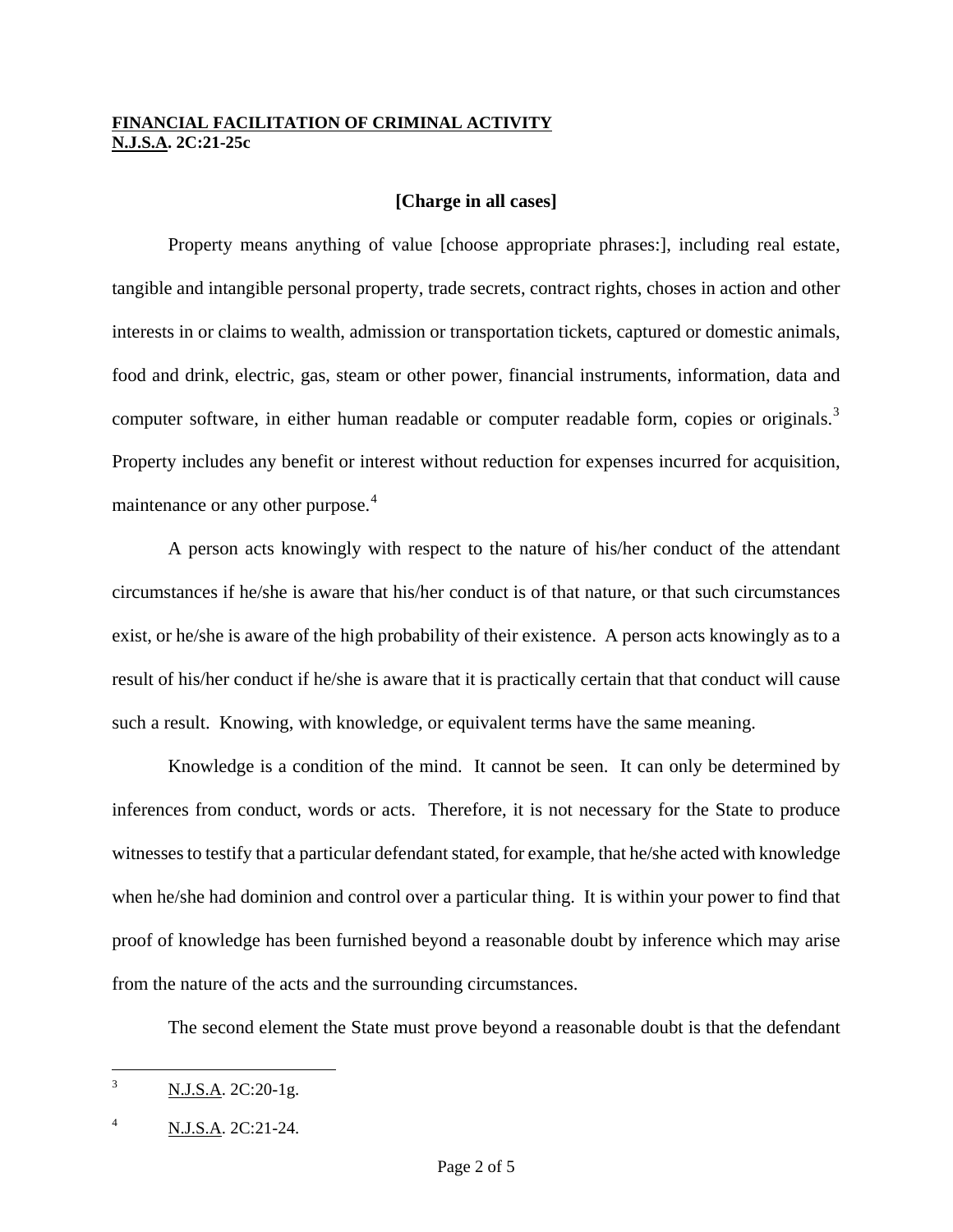knew or a reasonable person would have believed the property [choose appropriate] directed, organized, financed, planned, managed, supervised or controlled was derived from criminal activity.

The term "derived from" means obtained directly or indirectly from, maintained by or realized through.<sup>[5](#page-1-1)</sup>

For the purposes of this section, property is known to be derived from criminal activity if the person knows that the property involved represents proceeds from some form, though not necessarily which form, of criminal activity.<sup>[6](#page-2-0)</sup>

You may infer that the defendant had this requisite knowledge if you find the following:

- (1) the property is transported or possessed in a fashion inconsistent with the ordinary or usual means of transportation or possession of such property; and
- (2) the property is discovered in the absence of any documentation or other indicia of legitimate origin or right to such property.<sup>[7](#page-2-1)</sup>

An inference is a deduction of fact that may be drawn logically and reasonably from another fact or group of facts established by the evidence. Whether or not an inference should be drawn is for you to decide using your own common sense, knowledge and everyday experience. Ask yourselves is it probable, logical and reasonable. However, you are never required or compelled to draw an inference. You alone decide whether the facts and circumstances shown by the evidence support an inference and you are always free to draw or not to draw an inference. If you draw an inference, you should weigh it in connection with all the other evidence in the case, keeping in mind

<span id="page-2-2"></span> $\frac{1}{5}$ N.J.S.A. 2C:21-24.

<span id="page-2-0"></span><sup>6</sup> N.J.S.A. 2C:21-25d. See also State v. Harris, 373 N.J. Super. 253, 264, 265 (App. Div. 2004), certif. denied, 183 N.J. 257 (2005).

<span id="page-2-1"></span><sup>7</sup> N.J.S.A. 2C:21-26.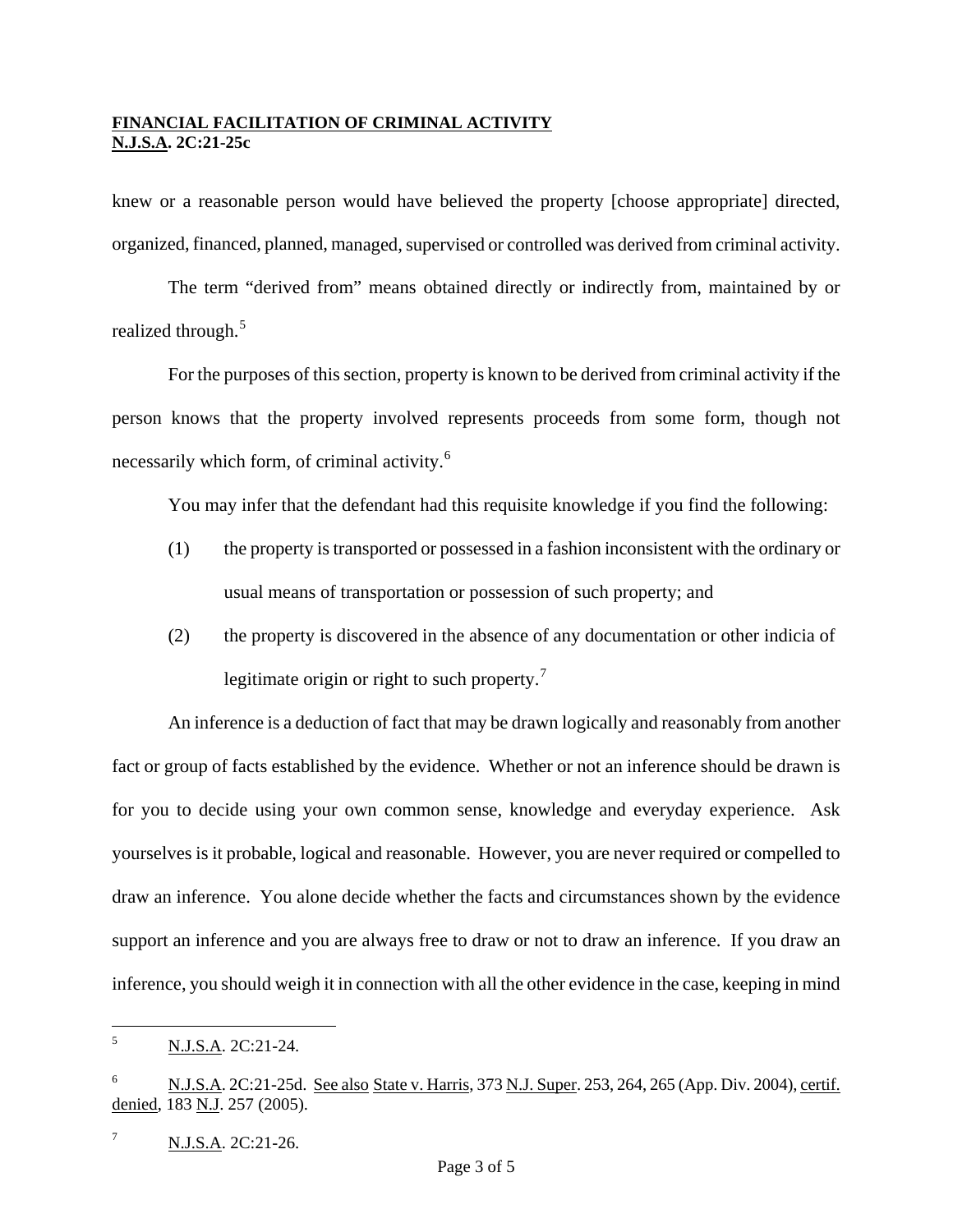that the burden of proof is upon the State to prove all the elements of the crime beyond a reasonable  $d$ oubt $<sup>8</sup>$  $<sup>8</sup>$  $<sup>8</sup>$ </sup>

If you find that the State has proven beyond a reasonable doubt each of these elements, then you must find the defendant guilty. If, on the other hand, you find that the State has failed to prove any one of these elements beyond a reasonable doubt, then you must find the defendant not guilty.

The State must prove the amount of the property involved beyond a reasonable doubt. If you found the State has proven all the elements of the offense(s) charged beyond a reasonable doubt, then you must indicate whether you find that the State has proven the amount of the property involved beyond a reasonable doubt

## **[Choose appropriate]**

- (1) is \$500,000.00 or more;
- (2) is at least \$75,000.00 but less than \$500,000.00;
- (3) is less than  $$75,000.00.^9$  $$75,000.00.^9$

The State must prove beyond a reasonable doubt that the property involved has some value.

As I indicated to you previously, property means anything of value [choose appropriate phrases:], including real estate, tangible and intangible personal property, trade secrets, contract rights, choses in action and other interests in or claims to wealth, admission or transportation tickets,

 8 Presumably, the model charge entitled "Circumstantial Evidence," concerning direct and circumstantial evidence, should have already been charged.

<span id="page-3-1"></span><span id="page-3-0"></span><sup>9</sup> N.J.S.A. 2C:21-27a. The jury should mark its selection on the verdict sheet. It is unclear how the State is to proceed in the situation where the State is seeking to impose an anti-money laundering profiteering penalty pursuant to N.J.S.A. 2C:21-27.2b & c; i.e., whether the jury has to determine the value of property involved in order for the State to seek a penalty equal to three times that value given the factors to be considered pursuant to N.J.S.A. 2C:21-27.2c. For the penalty pursuant to N.J.S.A. 2C:21-27.2a, the jury will have decided the degree of the crime by its verdict with regard to categories listed above.